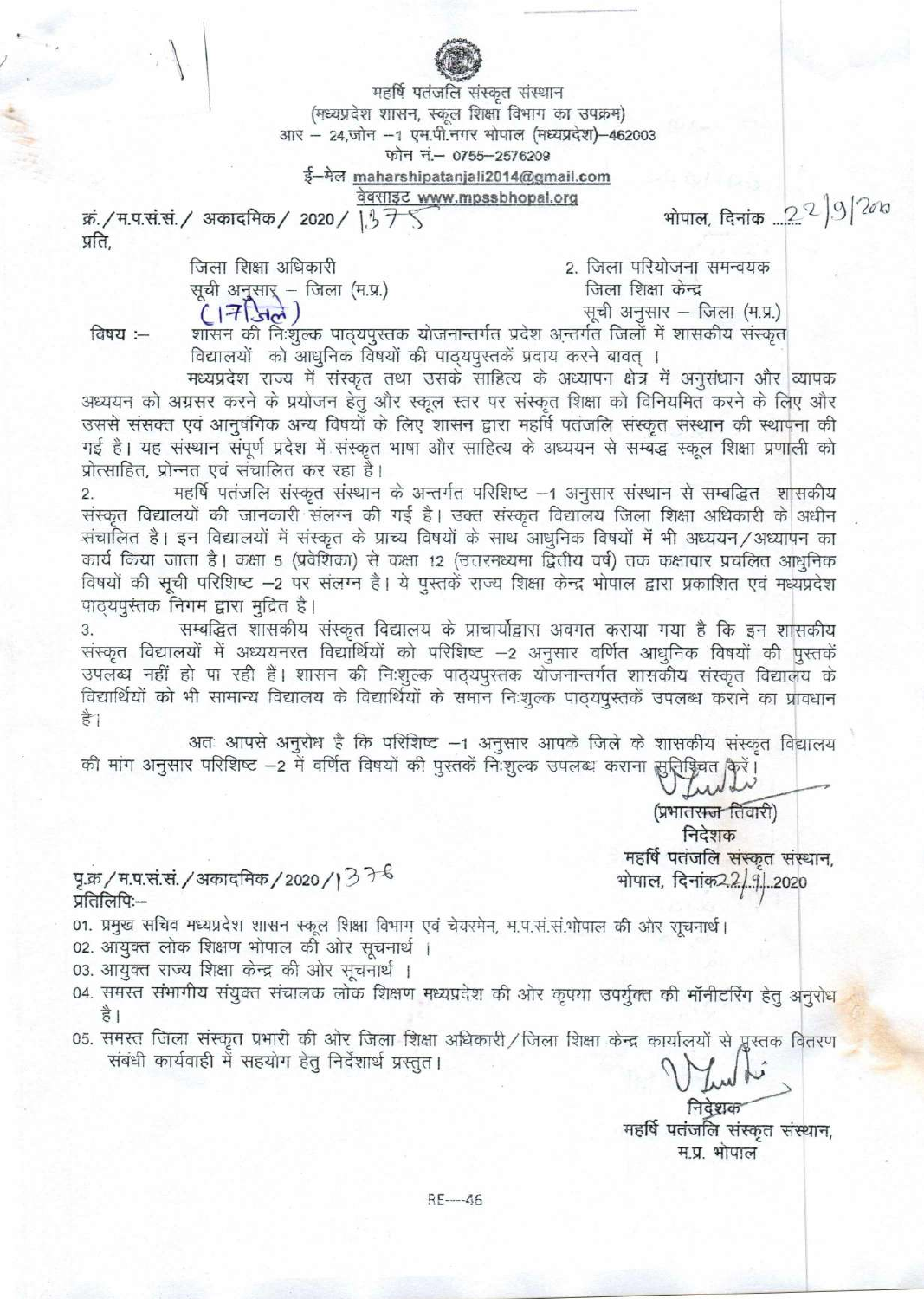

 $T_1 2 2162 - 1$ .

## महर्षि पतंजलि संस्कृत संस्थान म.प्र. भोपाल

सत्र 2019-20 में सम्बद्वता प्राप्त नवीनीकरण विद्यालयों की सूची

| किं.            | जिला     | विद्या.कोड | विद्यालय का नाम व पता                                                                                                                                                   | स्तर               | प्रशासकीय<br>अनुमोदन<br>का दिनांक |
|-----------------|----------|------------|-------------------------------------------------------------------------------------------------------------------------------------------------------------------------|--------------------|-----------------------------------|
| $\vert$ 1       | ग्वालियर | 401        | शासकीय संस्कृत महाविद्यालय प्रथमा से उ.म.<br>अचलेश्वर महादेव मंदिर के पास<br>लश्कर ग्वालियर<br>opp.<br>Achleshwar Mandir<br>Jayendranj lashkar Gwalior<br>जिला ग्वालियर |                    | 10/6/2019                         |
| $\overline{2}$  | शिवपुरी  | 506        | शासकीय संस्कृत उ.मा.वि. करेरा न्यूपूर्वमध्यमा से उ.म. 10/6/2019<br>कालौनी करेरा शिवपुरी जिला शिवपुरी                                                                    |                    |                                   |
|                 |          |            |                                                                                                                                                                         |                    |                                   |
| $\overline{3}$  | दतिया    | 806        | शासकीय संस्कृत विद्यालय<br>ग्रॉउड भाण्डेर दतिया                                                                                                                         | मेला प्रवे.से उ.म. | 10/6/2019                         |
| $\overline{4}$  | दतिया    | 811        | आदर्श संस्कृत उ.मा.वि.सिविल लाइन प्रवे.से उ.म.<br>दतिया जिला दतिया                                                                                                      |                    | 10/6/2019                         |
| 5               | देवास    | 904        | शासकीय संस्कृत उ.मा.वि.बागली प्रथमा से उ.म.<br>देवास जिला देवास                                                                                                         |                    | 10/6/2019                         |
| $6\overline{6}$ | देवास    | 903        | शासकीय संस्कृत विद्यालय कॉटाफोड़ प्रथमा से उ.म.<br>देवास जिला देवास                                                                                                     |                    | 10/6/2019                         |

 $f$  or  $\sqrt{2}$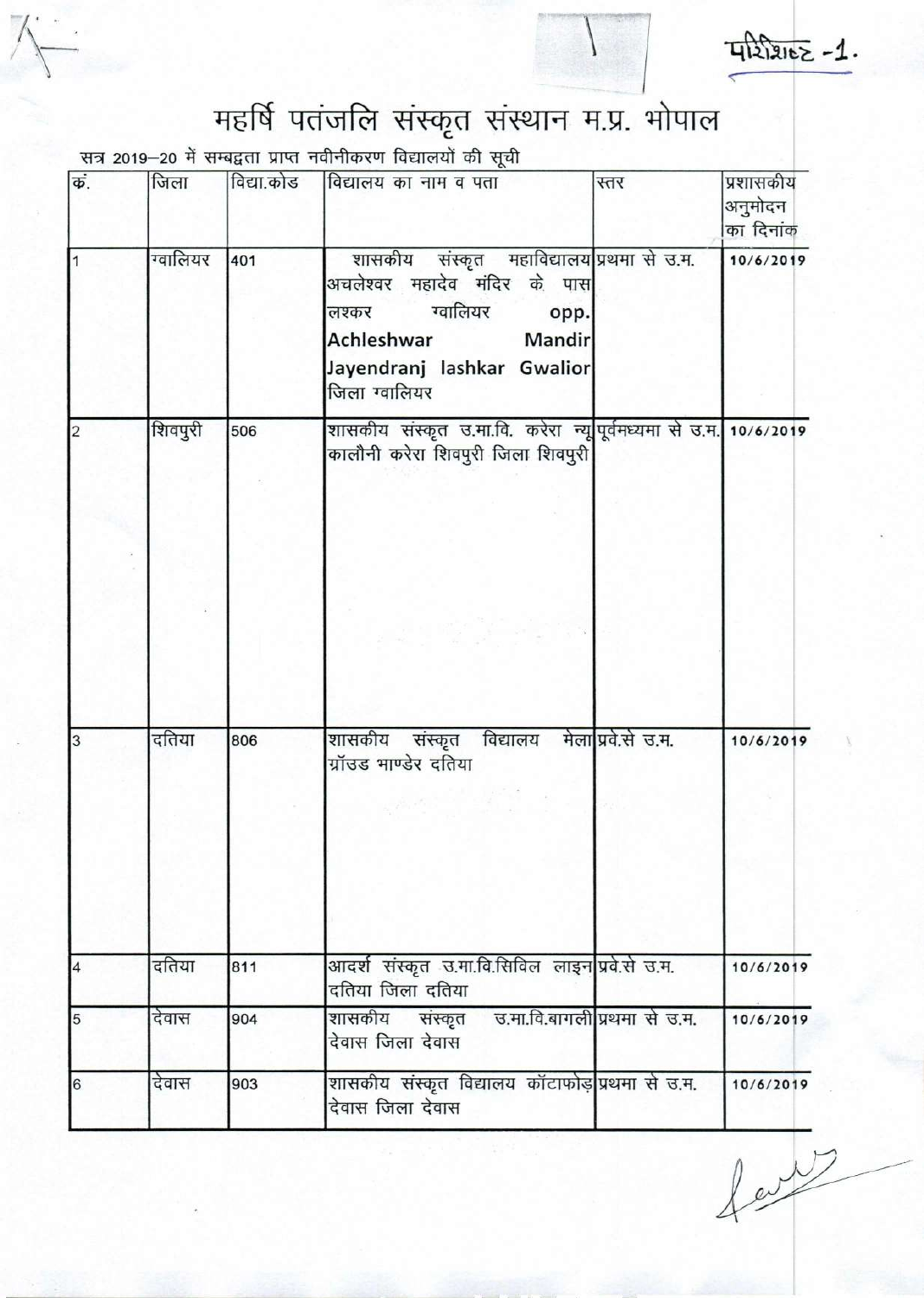| l7             | नीमच   | 1301 | शासकीय संस्कृत उ.मा.वि. रामपुरा प्रथमा<br>सिलावटी मोहल्ला रामपुरा नीमच                                        | 10/6/2019 |
|----------------|--------|------|---------------------------------------------------------------------------------------------------------------|-----------|
| $\overline{8}$ | नीमच   | 1302 | शासकीय संस्कृत उ.मा.वि. मनासाग्रिथमा<br>शासकीय उत्कृष्ट परिसर मनासा<br>जिला नीमच                              | 10/6/2019 |
| $\vert$ 9      | नीमच   | 1303 | ाासकीय संस्कृत माध्यमिक विद्यालय प्रथमा<br>नीमच मिडिल स्कूल परिसर जैन भवन<br>के पीछे नीमच                     | 10/6/2019 |
| 10             | उज्जैन | 1403 | शासकीय संस्कृत महाविद्यालय उज्जैन पूर्वमध्यमा से उ.म. 10/6/2019<br>जयसिंहपुरा नियर चारधाम मंदिर<br>उज्जैन     |           |
| 11             | उज्जैन | 1409 | आदर्श संस्कृत उ.मा.वि. मोहन नगर प्रवे. से उ.म.<br>(शासकीय उ.मा.वि. नूतन) सेक्टर ए.<br>आगर रोड उज्जैन          | 10/6/2019 |
| 12             | इन्दौर | 1508 | शासकीय संस्कृत महाविद्यालय पूर्वमध्यमा से उ.म. 10/6/2019<br>रामबाग तिलकपथ इन्दौर                              |           |
| 13             | भोपाल  | 2302 | शासकीय रामानंद संस्कृत प्रथमा से उ.म.<br>महाविद्यालय लालघाटी गुफा मंदिर<br>परिसर भोपाल                        | 10/6/2019 |
| 14             | भोपाल  | 2311 | शासकीय आवासीय कन्या संस्कृत प्रथमा से उ.म.<br>विद्यालय टी.टी.नगर (नूतन सुभाष<br>स्कूल) भोपाल                  | 10/6/2019 |
| 15             | राजगढ़ | 2602 | शासकीय संस्कृत विद्यालय खुजनेर, प्रथमा से उ.म.<br>वंशखेडा रोड खुजनेर जिला राजगढ़                              | 10/6/2019 |
| 16             | राजगढ  | 2601 | राजकीय शासकीय संस्कृत उ.मा.वि. प्रवेशिका से उ.म.   10/6/2019<br>नरसिंहगढ़, राजगढ़ जिला राजगढ़                 |           |
| 17             | विदिशा | 2704 | आदर्श संस्कृत उ.मा.वि. सिरौंज प्रवे.से उ.म.<br>विदिशा शास.उत्कृष्ट उ.मा.वि. परिसर<br>सिरौज विदिशा जिला विदिशा | 10/6/2019 |

 $f$ apt 

 $\ddot{\phantom{a}}$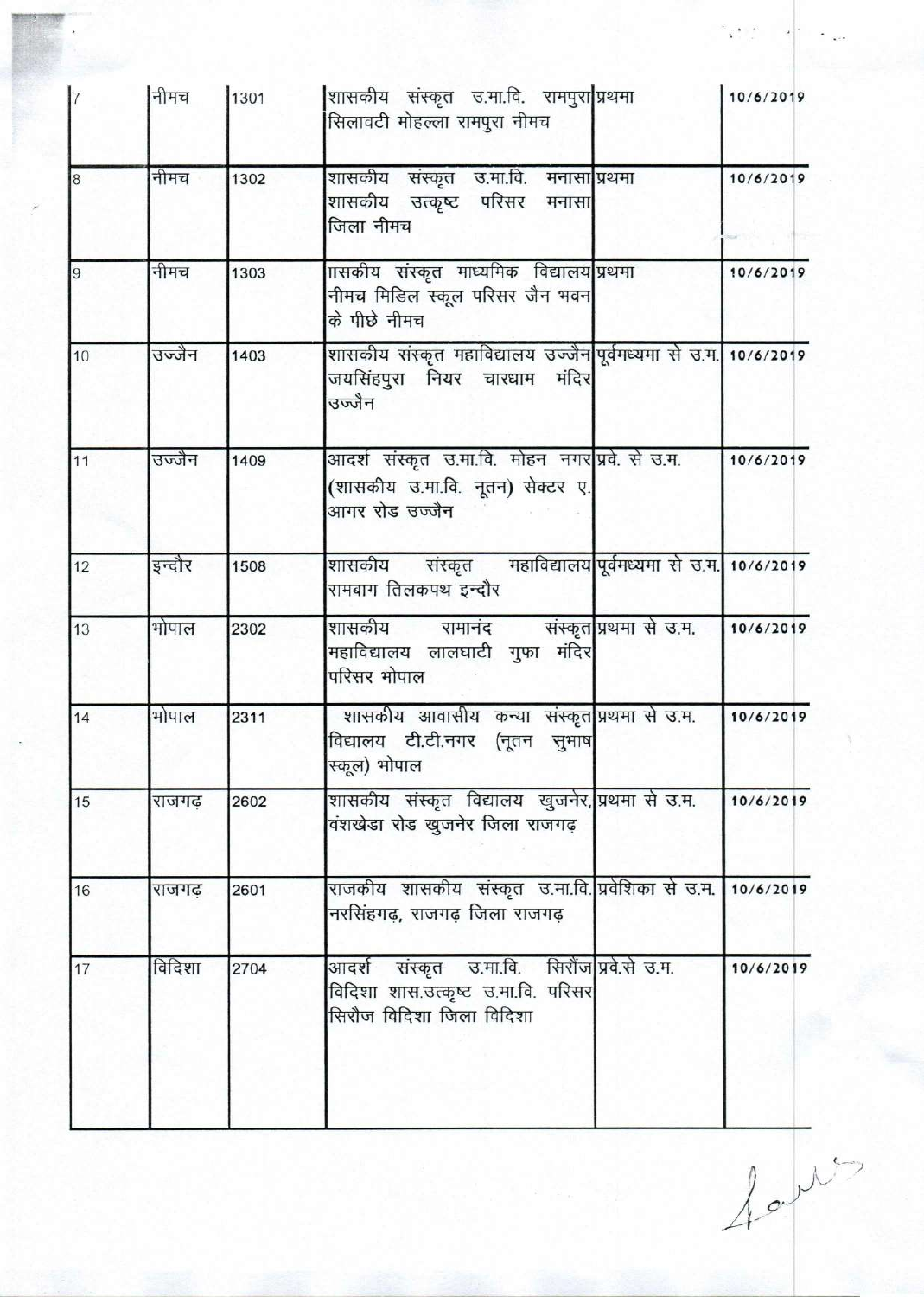| 18 | विदिशा  | 2701 | शासकीय संस्कृत उ.मा.वि.नीमतल प्रथमा से उ.म. 10/6/2019<br>विदिशा                         |           |
|----|---------|------|-----------------------------------------------------------------------------------------|-----------|
| 19 | पन्ना   | 3303 | शासकीय संस्कृत उ.मा.वि. बघौरा पो. प्रथमा से उ.म.<br>सथानिया तह. गुनौर जिला पन्ना        | 10/6/2019 |
| 20 | पन्ना   | 3301 | शासकीय संस्कृत महाविद्यालय देवेन्द्र प्रथमा से उ.म.<br>नगर, पन्ना                       | 10/6/2019 |
| 21 | टीकमगढ़ | 3518 | शासकीय देवेन्द्र संस्कृत विद्यालय प्रवे.से उ.म.<br>नजर बाग टीकमगढ़ जिला टीकमगढ़         | 10/6/2019 |
| 22 | रीवा    | 4316 | शासकीय वैंकट संस्कृत महाविद्यालय प्रथमा से उ.म.<br>रीवा                                 | 10/6/2019 |
| 23 | रीवा    | 4305 | शासकीय संस्कृत उ.मा.वि. इटमा प्रथमा से उ.म.<br>पोस्ट इटमा वाया पटेहरा रीवा जिला<br>रीवा | 10/6/2019 |
|    |         |      |                                                                                         |           |
| 24 | सीधी    | 4516 | शासकीय सस्कृत उ.मा.वि. झिरिया प्रथमा से उ.म.<br>ग्राम करयाचर पो. पटना जिला सीधी         | 10/6/2019 |
|    |         |      |                                                                                         |           |

feut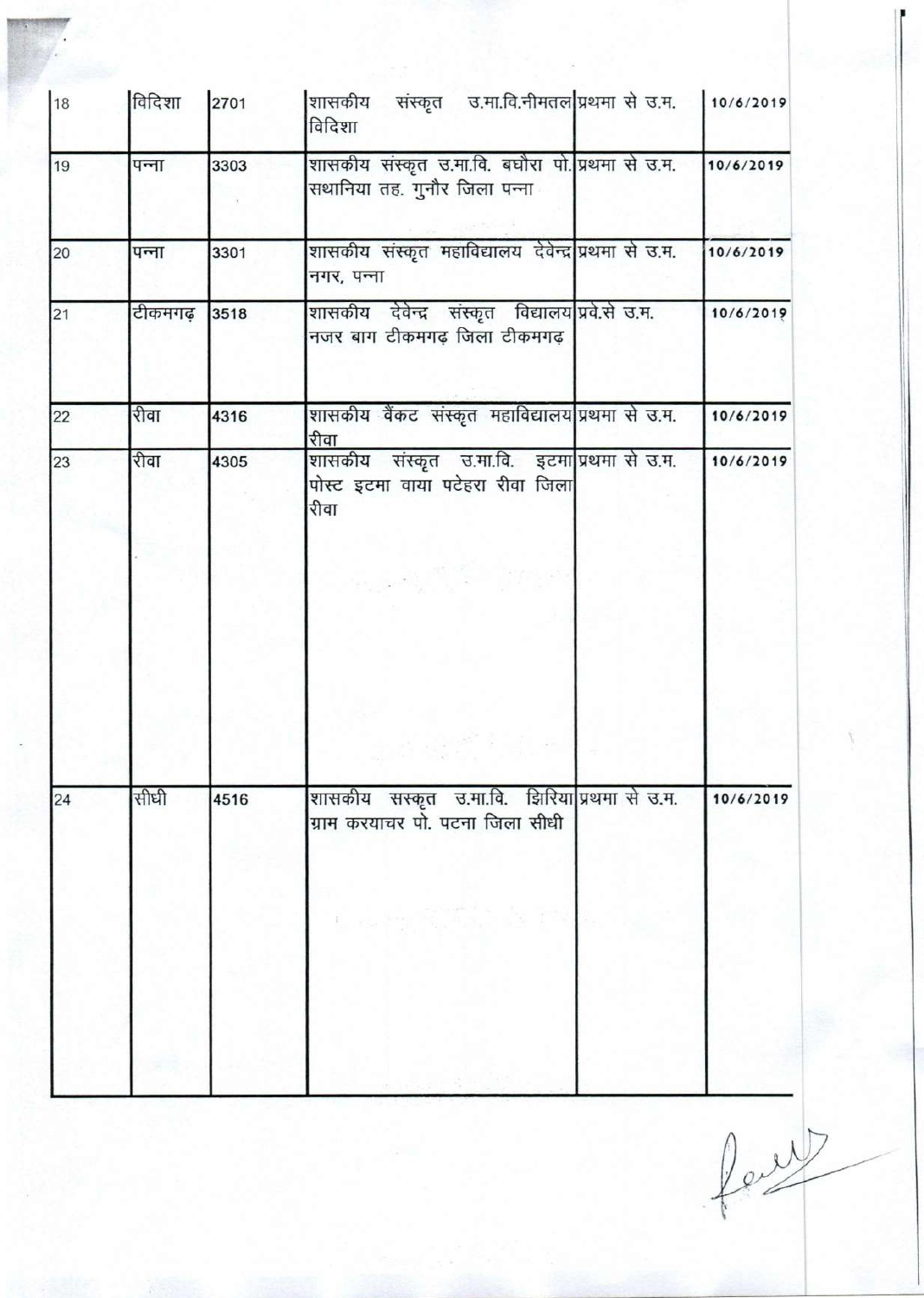| 25 | सीधी   | 4505 | शासकीय संस्कृत उ.मा.वि.सतोहरी पो. प्रथमा से उ.म.   10/6/2019<br>चकडौर तह. रामपुर नैकिन जिला<br>सीधी         |           |
|----|--------|------|-------------------------------------------------------------------------------------------------------------|-----------|
| 26 | सीधी   | 4526 | शासकीय संस्कृत उ.मा.वि.बढ़ौरा सीधी प्रथमा से उ.म.                                                           | 10/6/2019 |
| 27 | सीधी   | 4512 | शासकीय संस्कृत महाविद्यालय भितरी प्रथमा से उ.म.<br>पो. भितरी तह. रामपुर नैकिन जिला<br>सीधी                  | 10/6/2019 |
| 28 | सतना   | 4605 | शासकीय संस्कृत उ.मा.वि. चौबेपुर प्रवे.से उ.म.<br>चित्रकूट, सतना जिला सतना                                   | 10/6/2019 |
| 29 | सतना   | 4637 | शासकीय अभय संस्कृत विद्यालय प्रवे.से उ.म.<br>अमरपाटन मैहर रोड वार्ड<br>अमरपाटन जिला सतना                    | 10/6/2019 |
| 30 | सतना   | 4602 | शासकीय गिरिराज कुमारी संस्कृत उ. प्रथमा से उ.म.<br>मा. वि. सोहावल सतना जिला सतना                            | 10/6/2019 |
| 31 | सतना   | 4603 | शासकीय रामप्रताप संस्कृत विद्यालय प्रथमा से उ.म.<br>जसो बस स्टेण्ड के पास पुरानी गढ़ी<br>पो. जसों जिला सतना | 10/6/2019 |
| 32 | सतना   | 4617 | शासकीय श्री कृष्ण संस्कृत उ.मा.वि. प्रवे.से उ.म.<br>सिंहपुर, पटपरनाथ जिला सतना                              | 10/6/2019 |
| 33 | सतना   | 4601 | संस्कृत प्रवे.से उ.म.<br>शासकीय<br>पुरूषोत्तम<br>महाविद्यालय खजूरीताल सतना                                  | 10/6/2019 |
| 34 | उमरिया | 4701 | शासकीय रणजीत संस्कृत उ.मा.वि. प्रवे.से उ.म.<br>इंदवार पोस्अ इंदवार तह. मानपुर<br>जिला उमरिया                | 10/6/2019 |
| 35 | शहडोल  | 4914 | शासकीय अभय संस्कृत महाविद्यालय प्रथमा से उ.म.<br>कल्याणपुर, शहडोल                                           | 10/6/2019 |

levi